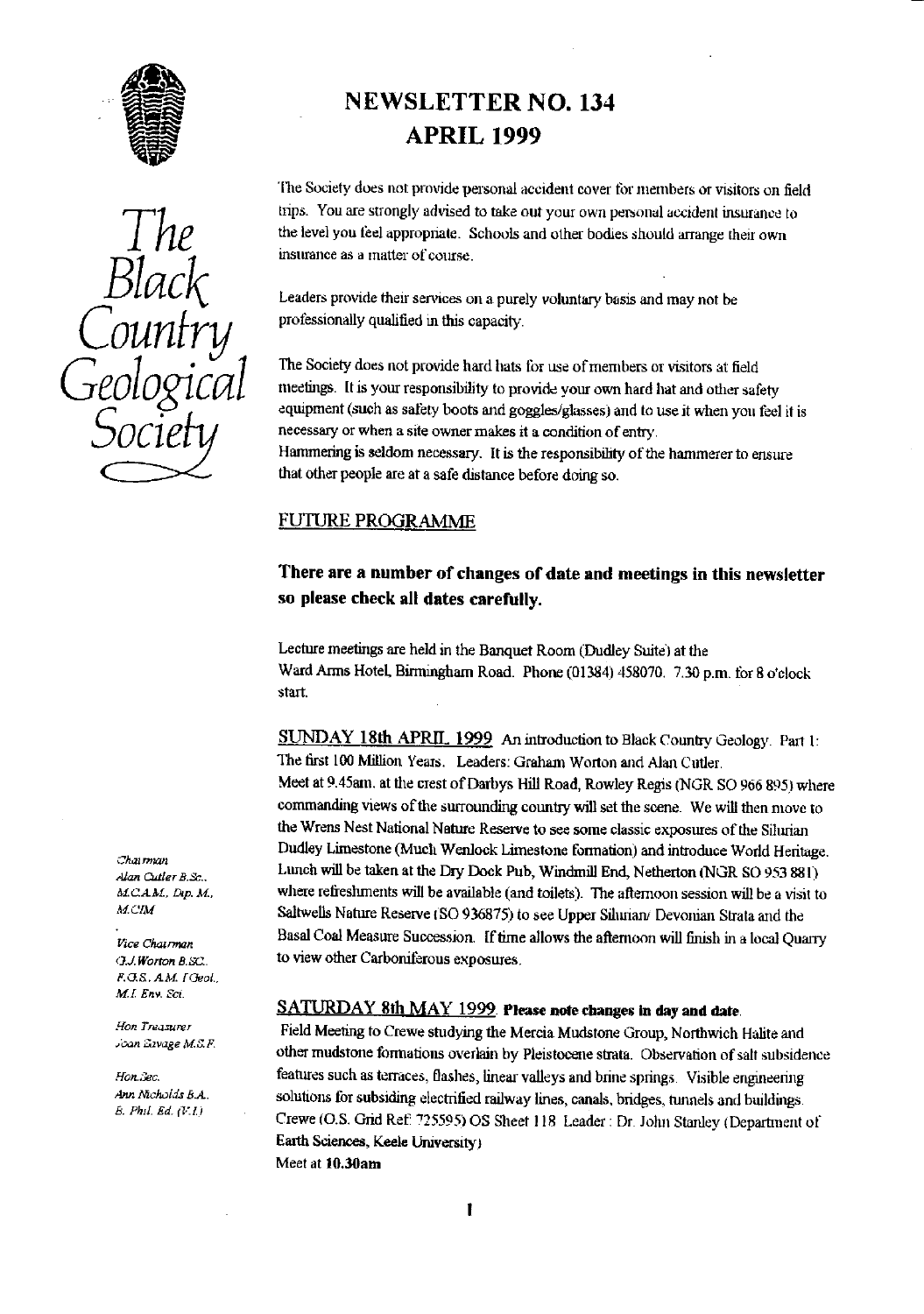Directions to meeting point:

North up the M6 to **J1b**

- **1. Left** into A500
- **2. Right** onto A3020 at roundabout
- **3. Left** (continuing on A5020) at roundabout (Note: that there is new construction on the next 2 mile stretch of the A5020 and another (straight-over) roundabout, traffic lights and a little bit of dual carriageway plus a new pub before reaching the roundabout adjacent to Crewe Railway Station referred next to as 51
- 4. Right onto A534 (as if for Sandbach) at the roundabout near Crewe Station (there is a large Esso Station, then a fire station before the dual carriageway of the A534)
- 5. **Straight over** (A534) the next roundabout
- 6. **Straight over** (A534) again at the next roundabout and onto the Hashington by -pass. Not the widest of roads for a by-pass.
- **7. IInder** two bridges t roads or tracks over then look for lad nun
- **8. Left into** CLAY LANE
- 9. Approx. I infle and a **left at tare 1',iunction** ran obvious left with most wheel wear on surface)
- 10. Under railway bridge
- **11. Park in vicinity of Brook Farm overlooking railway to E,** (usually easily recognised by the birders who seem to be permanent fixtures) Meet at 10.30am. Anticipated to be at location for approx. 40 minutes. Possibility of pub stop for lunch at Warmingham, but bring pack lunch in case. This excursion has the unique quality of being possibly the only geological excursion on which you will see no rocks and may even escape with clean shoes. However, if it gets wet it can be advisable to bring suitable footwear. Cameras and binoculars will be useful - members must provide their own.

SUNDAY **16th** MAY **1999** Working party at Hay Head SSSI\_ Meet in the lay-by a little to the north of the Three Crowns Pub on Sutton Road , Walsall (SP 051 982) at 10.0am.

SUNDAY 20 JUNE 1999 "Conservation - Protected Geological Sites within the Black Country" Leaders: Graham Worton & Alan Cutler - Black Country Geological Society. Meet at I0.30am at NGR SP051 982 in the lay by beside the Garden Centre on the Sutton Road, Walsall. We will take a short walk to the Hay Head SSSI to look at works to set up a geological trail and to discuss the difficulties and benefits of doing so. You are advised to bring a packed lunch although it is intended that we will stop at a local hostelry for an hour or so to get refreshments and get refreshed before moving onto the second site at about 1.30pm. The second site will be Pinfold Lane Quarry NGR SP053 962. Parking is a little restricted in the lanes here, so it may be that we leave some vehicles at the pub for this site. Pinfold Lane Quarry is a second tier site (i.e. not an SSSI but a SINC Site of Importance for Nature Conservation). Here we will look at a good site, of value in terms of amenity and education. We will discus the process of funding, recording and selecting such sites and about the scope of works still needing to be done. The trip should finish between 2.00 and 3.00 pm. Hard hats are advised for Pinfold Lane Quarry as loose pebbles tall *regularly from rock faces.* Boots are recommended for the trek to Hay Head.

SUNDAY 25th JULY 1999 Family Meeting to Clearwell Caves, Cinderford, in the Forest of Dean. Leader:Catherine Eales. Clearwell Caves are one of the largest iron ore mines in England and are still being worked by Free Miners of the Forest of Dean. The mine is open to the public to view the extensive maze of underground workings. Guided tours are provided with the tours lasting approximately 1½ hours. Good stout shoes or boots are recommended but not essential as the walkways are well used.

*Meet* at 11.00 am in carpark, with the group accessing the mine at approx.. 11.30 am. Bring packed lunch, as the mines are in a beautiful area of the Forest of Dean, with picnic areas on the site. Further details regarding route plan to be in next newsletter or contact Catherine Eales or Ann Nicholds.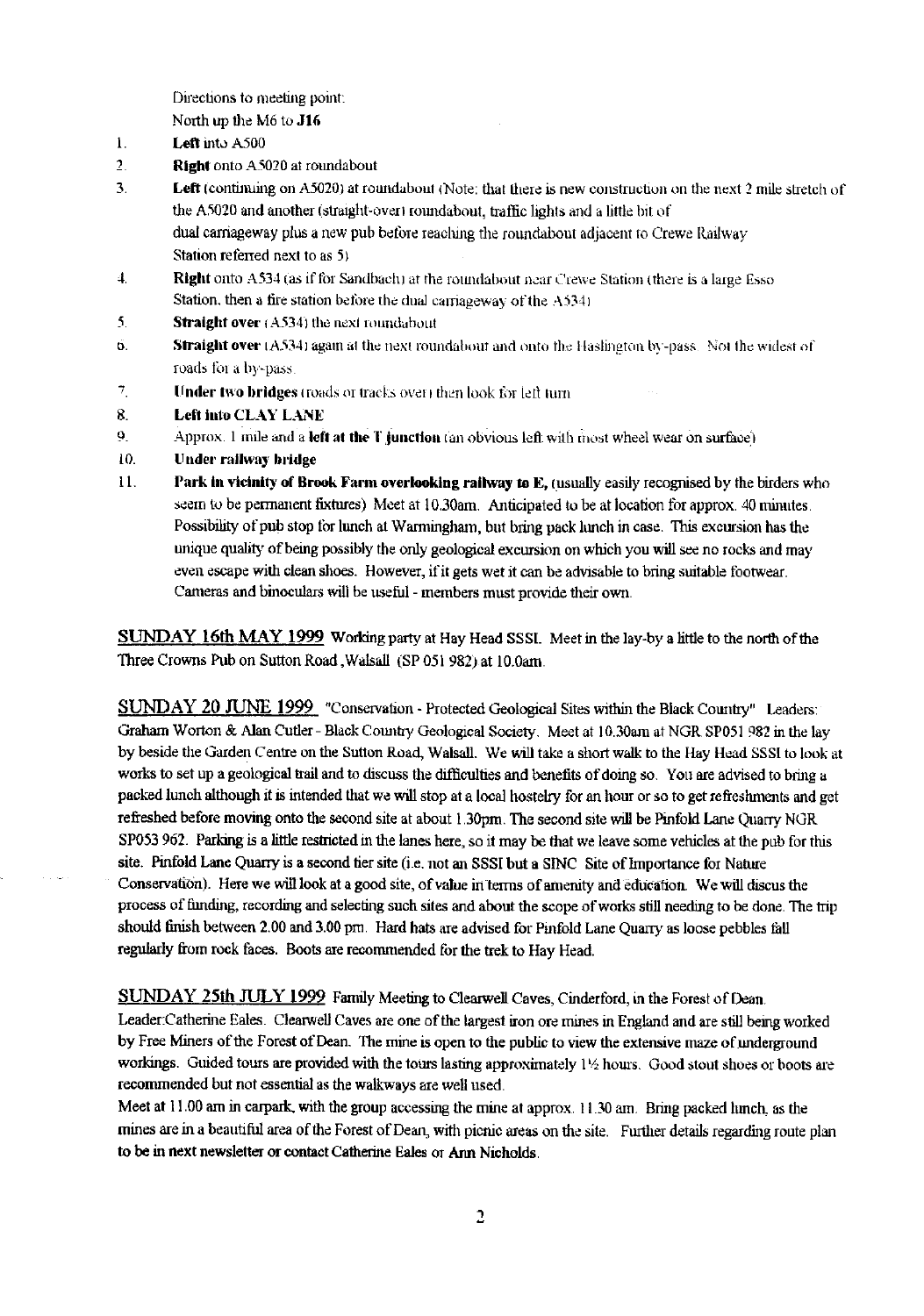SATURDAY 11 SEPTEMBER 8.00 pm. Social Evening "The Lamp Tavern" (Batham's Ales) Dudley. Buffet Supper and Quiz. A chance for Society members (with non society companions if desired) to mingle and mix in a more informal manner than usual.

MONDAY 20th SEPTEMBER Lecture: "Catch a Falling Star- Meteors and Meteorites" by Barbara Russell (Society Member) Barbara is a past Chairman of the W olverhampton Astronomical Society (affiliated to the British Astronomical Society and the Junior Astronomical Society).

Meteors and Meteorites form a very satisfying lint; between Barbara's two hobbies - Astronomy and Geology. Her interest in Astronomy goes back many years with Geology a comparatively new study.

Meteorites have an important role in the fomiation of the Solar System and the lectu<sup>r</sup> e will cover the history of meteors and theories of their origin, their composition and physical dimensions. Barbara will bring a few samples of meteoric material and if anyone has any other samples please bring them along.

MONDAY 25th OCTOBER "The Quaternary of the Isle of Man and the Northern Irish Sea Basin" by Dr. Roger Dackombe, Senior Lecturer in Environmental Science at Wolverhampton University. He has lectured to us on the Environmental Geology of Finland. His geological interests are Quaternary sediments and Applied Engineering Geology while his particular research interest is in the Isle of Man. He has researched glacial sediments and till sequences in the Isle of Man. *He is Geological* Consultant to the Manx *Government for* environmental questions and works with Liverpool University studying Manx archaeology in its geological context.

MONDAY 15th NOVEMBER " The Ice Age Fauna and Flora of Britain'. by Dr Charles Turner of the Department of Earth Science at the Open University.

### PROGRAMME 2000

MONDAY 31st JANUARY 2000 "Brains Trust" An opportunity for you to bring along your queries, specimens, problems etc. to our panel of experts. Written questions submitted in advance to the Secretary will be welcome. If anyone has a collection of particularly interesting transparencies bring them along and we can arrange to show them during the evening. Non-members welcome.

MONDAY 29th FEBRUARY 2000 "Canadian Appalachians - Ocean Closure and Links with the British Isles" by Dr John A. Winchester, Department of Earth Science, University of Keele

MONDAY 27th MARCH 2000 Dr Hugh Torrens, Society Member, "James Ryan of Dudley (1770 - 1847) and the problems of introducing new ideas (both scientific and technical) in British mines in the early nineteenth century.'

MONDAY 24th APRIL 2000 Dr Frank Moseley, "Military Geology in the Middle East"

# EDITORIAL

A record number of meetings are announced for the first tune in this newsletter. You will see that your enthusiastic committee have been *very* busy organising an innovative programme. I hope you will read the programme carefully and give the events your support. Graham Hensman reports that he has finalised the lecture programme until the end of April 2000. Do take care not to turn up a year early for an announced lecture!

If you find a mistake in the newsletter I would appreciate if you would let me know. Paul Shilston found an error in our website address in the last edition. Entirety my fault. I would never spot such a mistake and am totally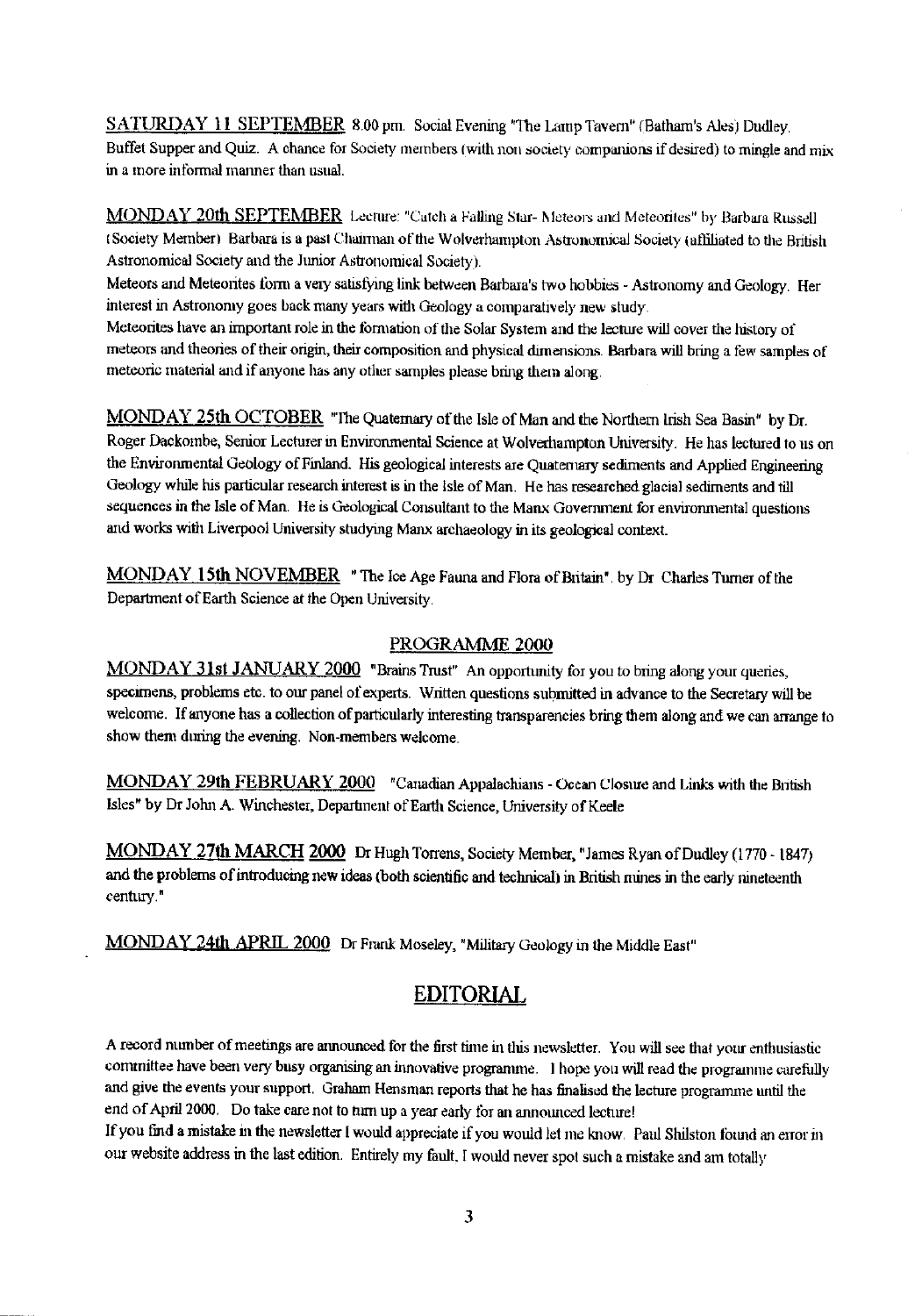dependent on the sharp eyes, intelligence and reporting of our readers.

All contributions to the newsletter are gratefully received, brief articles, puzzles, questions. And **please,** if you are willing to write an occasional report of a lecture or field meeting, do make yourself known to me. It's a happy newsletter editor who drives to a meeting unworried by the need to ask someone to write the report. Deadline for the next (June) edition is 12 May.

### REPORTS

Annual General Meeting 1999

The twenty fourth annual general meeting of the society was held on Monday 8th March at the Ward Arms Hotel, Dudley. Forty five members were present and apologies for absence were received from Gerard Hawley, Chris Jowitt and Sue Fairclough. Members stood for a minute of silence in memory of Sheila Pitts and Dennis Wood. ( It was not known at the time that sadly we also lost John Clifford in January).

Minutes of the 1998 AGM had been distributed, taken as read and approved, proposed by Douglas Warren and seconded by Hilary Giltrap.

A statement of accounts and Treasurer's report was presented by loan Savage. *The* question of charity status was raised but has been found on previous investigation to be non viable for our purposes.

The Chairman's Annual Report was presented by Alan Cutler. Despite a very slight fall in membership numbers last year, the list of activities, conferences attended, projects undertaken, advice given and representation made by this Society was impressive. It is hoped that more members will offer their help this year. The adoption of the report was proposed by Graham Worton and seconded by Steve Hughes.

Officers and committee of the *Society* were re-elected, proposed by Douglas Warren and seconded by Barbara Russell. Chris Jowitt is unable to *continue* this year. We offer our heartfelt thanks for many years of sterling service, particularly at the Rock and Fossil Fair. Alf Cole was appointed in his place, proposed by Spencer Mather and seconded by Peter Smith. The Auditor's report by Martin Normanton was proposed by Kate Ashcroft and seconded by Catherine Eales. There being no other business the meeting closed at  $8.17$  pm.  $A.V.N.$ 

Lecture Hunting the Snark: *The Geology* of the Northern Caledonides by Dr. Paul Smith. 25th January 1999 Dr Smith introduced his lecture with a slide of the Glencoul Thrust where the rocks have been thickened to a thickness of 1 km. by repetitions in a series of thrusts which extend from sea level to the high summit of Ben More Assynt. Against the might of Murchison and Sedgwick who, in 1835, believed that the succession here was conformable, Lapworth in 1881 had argued, correctly, for large scale thrusting to explain the geology of North Western Scotland This argument is still alive with reference to Fast and North East Greenland and Dr Smith, Curator of the Lapworth Museum, gave an account of the geological evolution of this region during the Caledonian Orogeny. In North East Greenland thick skinned thrusts transported large chunks of basement up to 1 km thick, rucking up the sediments beneath them. Further west are thin skinned thrusts with multiple repetitions and further west still is undeformed basement with overlying Cambrian and Ordovician. This pattern is not unlike that in the West of Scotland.

East Greenland, further down the coast, where Dr Smith mapped last summer is an area of much greater complexity. The interpretation of the area is debated between the Danes (and the British) who argue the importance of crustal compression and thrusting and the Norwegian teams who concentrate on the effects of late orogenic crustal stretching and normal faulting. The Danes account for evidence of normal faulting as a late event when pushing ceases and large piles of rock collapse while the Norwegians deny the evidence of thrusting and talk instead solely of orogenic collapse. Dr Smith believes that the Norwegians put too much reliance on evidence from small scale folding and kinematic indicators which only record the last phase of movement.

In East Greenland Dr Smith spent three weeks logging 61/2 km of Proterozoic sediments around Alpefjord to obtain a reference stratigraphy. There were thick units of siltstones with ripple laminations with thin sandstone bands together with tidally influenced quartzite units. There was no evidence of a base, granites being intruded between the sediments and the basement rocks. Despite being overlain by c. 18 km of sediment and being involved in the Caledonian Orogeny the metamorphic grade was relatively low. There were cross bedded sandstones. Ripple free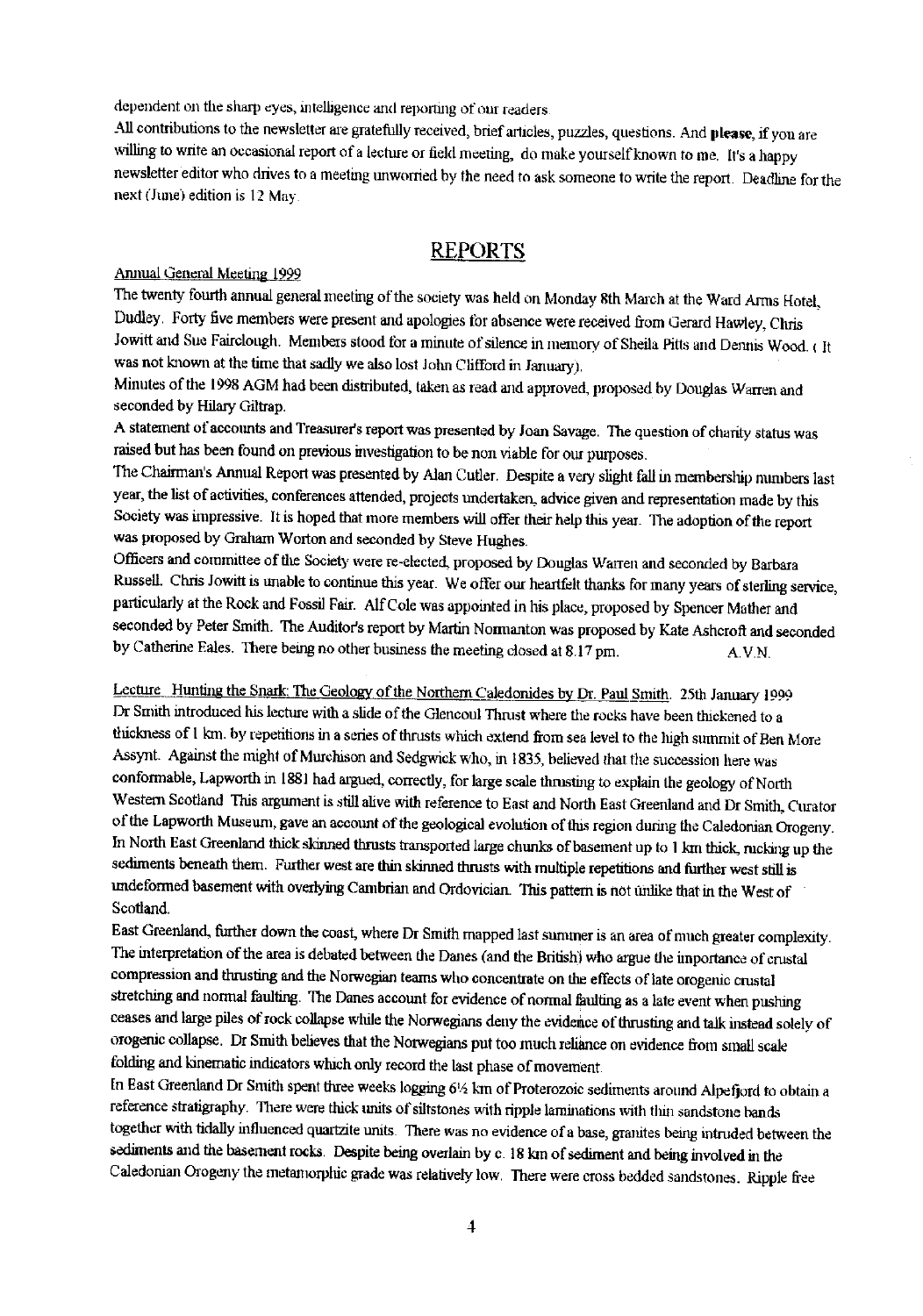laminated muds and silts, thick bedded as though formed below the storm wave base by storm induced rip tides were mapped. Above the sandstones were outer shelf muds, rocks with flute casts and carbonate rocks with mud cracks and evaporite veins of anhydrite, clear evidence of shallow water.

Having carefully logged the section, helicopters were used to extend the survey: wave ripple units and sandstone units could be identified from a distance. Altogether 13 km thickness of vertical sediments were identified representing around 400 million years of sedimentation. How could such a basin be regulated to ensure the continuity of sedimentation? Paul suggested it was formed in the middle of a supercontinent above a hot spot which would thin the crust and lead to downwarping.

Then an attempt was made to map the sequence laterally 100 km northwards and a much thinner sequence was found somewhat eroded and unconformably overlain by the younger Lyell Land group. Also surveyed from a distance w*as* the Petermann Bjerg group to the west where again the succession was thinner, with more sandstone and less ripple lamination indicating a more shoreward position., in the extreme west in the nuanatak area, Proterozoic gneiss was overlaid by sediments with burrows and limestones, comparable to the Durness area of Scotland and dating from late Precambrian or Cambrian. Above the Proterozoic are tillites in a mudstone matrix overlain by sandstones and carbonates so the great sedimentary thicknesses to the east are now reduced to a mere 100 metres.

The sudden changes in thicknesses of sediment from 18 km of sediments to a mere 100 metres can best be explained by telescoping of the basin during the Caledonian. When the compression stopped the sediment must have been subject to collapse and downtaulting explaining the Norwegian results.

Dr Smith gave a graphic account of the climatic, living and travel conditions involved in geological mapping in Greenland and the wild life to be found. The Greenland variation of the now familiar but long debated story of the Scottish Caledonides is much harder to interpret in the hostile environment of East Greenland and we are grateful to Paul for taking the time to help to unravel it for us. Kate Ashcroft Kate Ashcroft

## Monday 8th March 1999. Lecture: The Failed Sellafield Deep Nuclear Waste Repository Project by Colin

Colin Knipe has been a good friend of the BCGS for many years and has lectured to us on several occasions, so we were particularly glad to welcome him again to talk about the Sellafield Waste Disposal Enquiry in which he played a major role.

UK Nirex, the national nuclear waste disposal executive, had selected Seilafield as the most suitable site in Britain to dispose of nuclear waste but Cumbria County Council had refused planning permission. This Enquiry was to review the evidence and make a recommendation to the Secretary of State. Colin acted as Technical Assessor alongside a Planning Inspector during the 6- month long proceedings.

The material involved is Low Level and Intermediate Level nuclear waste which has a long decay period and must be safely stored for some 100 million years. Under international agreements it must be buried deep below ground, NOT on the surface or at sea, and each country must dispose of its own waste within its own frontiers.

The criteria for a suitable site are therefore:

- it must be of adequate size.
- \* its geology must be predictable.
- \* it must have fevourabie hydrogeology with predictable ground water flows.
- it must NOT have faults or short-circuit paths for ground water flow.
- \* salt, clays or granites are suitable but any type of rook could be acceptable.
- \* any geochemical characteristics must be favourable.
- \* the rocks must have suitable mechanical characteristics.
- \* there must be NO potential for mineral or other extraction at a later date when the actual site of the disposal has been forgotten.
- These criteria can theoretically be met by several types of site including:
	- \* inland geological basins.
	- \* seaward dipping sediments.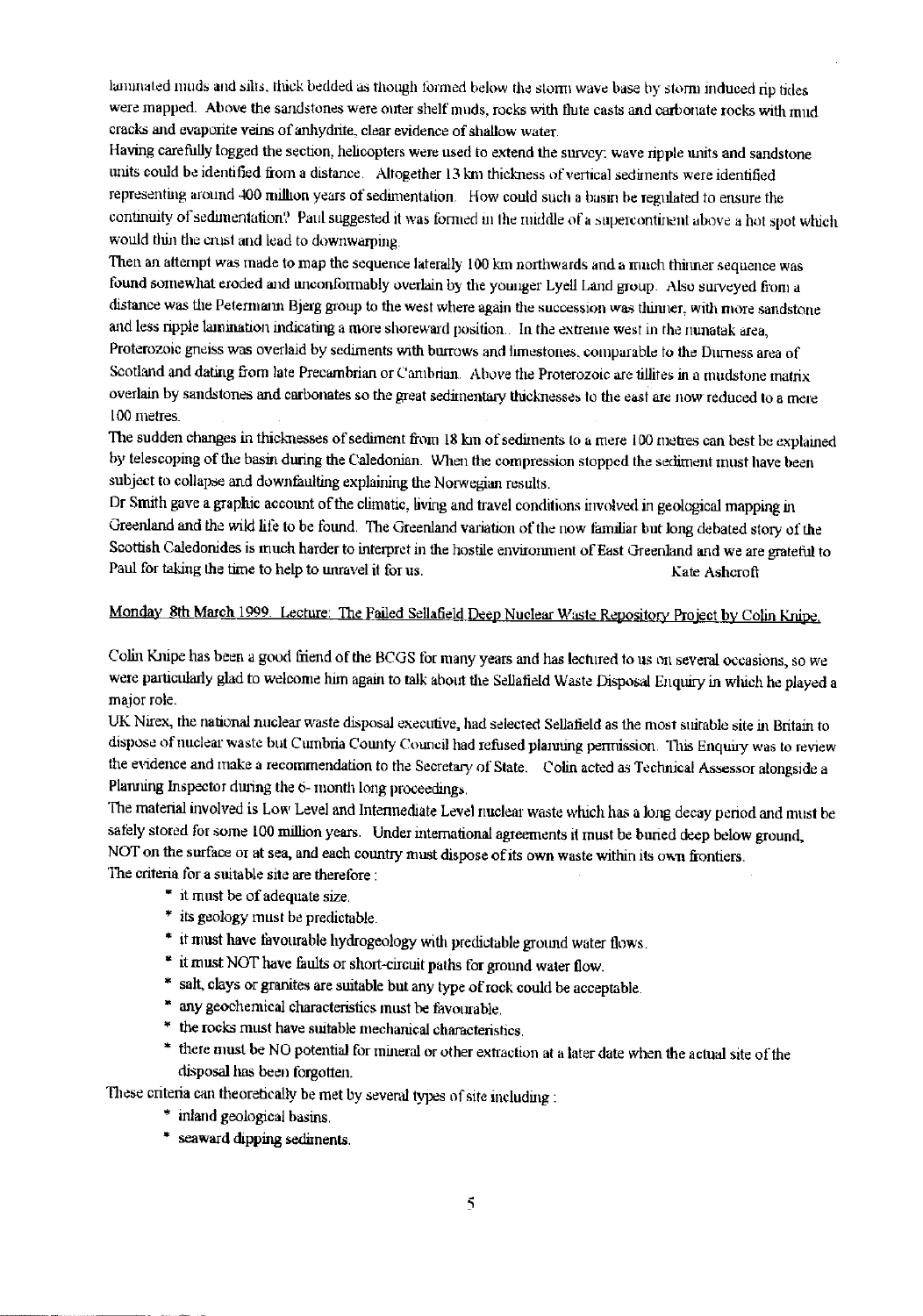- BLISC basement under sedimentary cover.
- hard rocks in low relief areas.
- \* small islands.

Nirex had selected 500- sites for consideration, reduced finally to around 12 for evaluation by MADA methods (multi attributable decision analysis) looking at aspects of Cost, Robustness, Environmental Impact, Safety etc., and the Sellafield site was chosen as their first choice.

Characteristics of the Sellafield site.

The stratagraphic sequence at the site is: Sherwood Sandstone (Triassic)

Brochram (Lower Triassic) Borrowdale volcanics (Ordovician)

The Repository would be in the Borrowdale volcanics at 750 metres depth.

Nirex understood that the type and amount of groundwater flow around, and eventually into, the Repository was critical to its safety, so one aspect of their investigation was to drill boreholes at the *site* and study the flow, for example, by sucking a borehole dry then seeing how soon it refilled. They also repeated the tests using different lengths of borehole to study the strata at various depths.

While *this* indicated present-day conditions, the required time scale of 100 million years together with the fragmented nature of the rock *with its many* faults and likely earthquakes made a projection into the future highly problematical. Cohn said that while much of Nirex's investigations proved to be flawed, in their defence he pointed *out* that in focusing on a 100M year time scale they were in completely new territory. Certainly no planning application had ever *looked that far* ahead, and they were for instance proposing to line the Repository Chamber with material to give the highly alkaline pH of 12, which was thought to give better protection when the inevitable groundwater incursion started attacking the Repository and its contents.

Other considerations.

A point that Nirex did not appear to have considered was the possibility of one or more ICE AGES during the period of storage. The last was only 10k years ago and even without global warming a cold period could be expected in the next 50k years or so (i.e. in the relatively *near* future). An ice age would cause a drop in sea level, so any leaching of radioactive groundwater would now be much nearer the surface, and could get into the drinking water chain for humans and animals.

Report of the Technical Assessor.

The Sellafield site was considered NOT to be suitable for several reasons:

\* the Borrowdale horizon was not uniform but had great geological complexity. It contained many faults, some known but probably many more not yet identified, and these could lead to unpredictable groundwater flow, and also to the great likelihood of earthquakes with consequent damage during the storage period\_

\* its hydrogeology was similarly very complex and therefore unpredictable.

\* it did not conform to one of the preferred geological scenarios, in particular it was certainly NOT a BUSC site as the basement of Borrowdale Volcanics was not stable but was highly fragmented.

\* insufficient consideration had been given to the environmental impacts.

Selection of the Sellafield site for the Rock Characterisation Facility, which was in effect a trial run for the main Repository, and which was the main subject of the Enquiry, was considered unsatisfactory on several grounds:

- \* poor design of the scheme.
- \* there were many scientific uncertainties in the data presented.
- \* inadequate consideration of environmental impacts.

Result of the Enquiry.

After receiving the reports of the Planning Inspector and the Technical Assessor, the Secretary of State, John Gumrner, rejected the scheme in March 1997.

Final thoughts.

 $\epsilon$ 

During questions & answers at the end Colin was asked for his opinion as to a suitable site. Speaking unofficially and off the record he offered two suggestions for serious consideration

\* drop the canisters into a deep ocean trench at a subduction zone. They would then disappear into *the*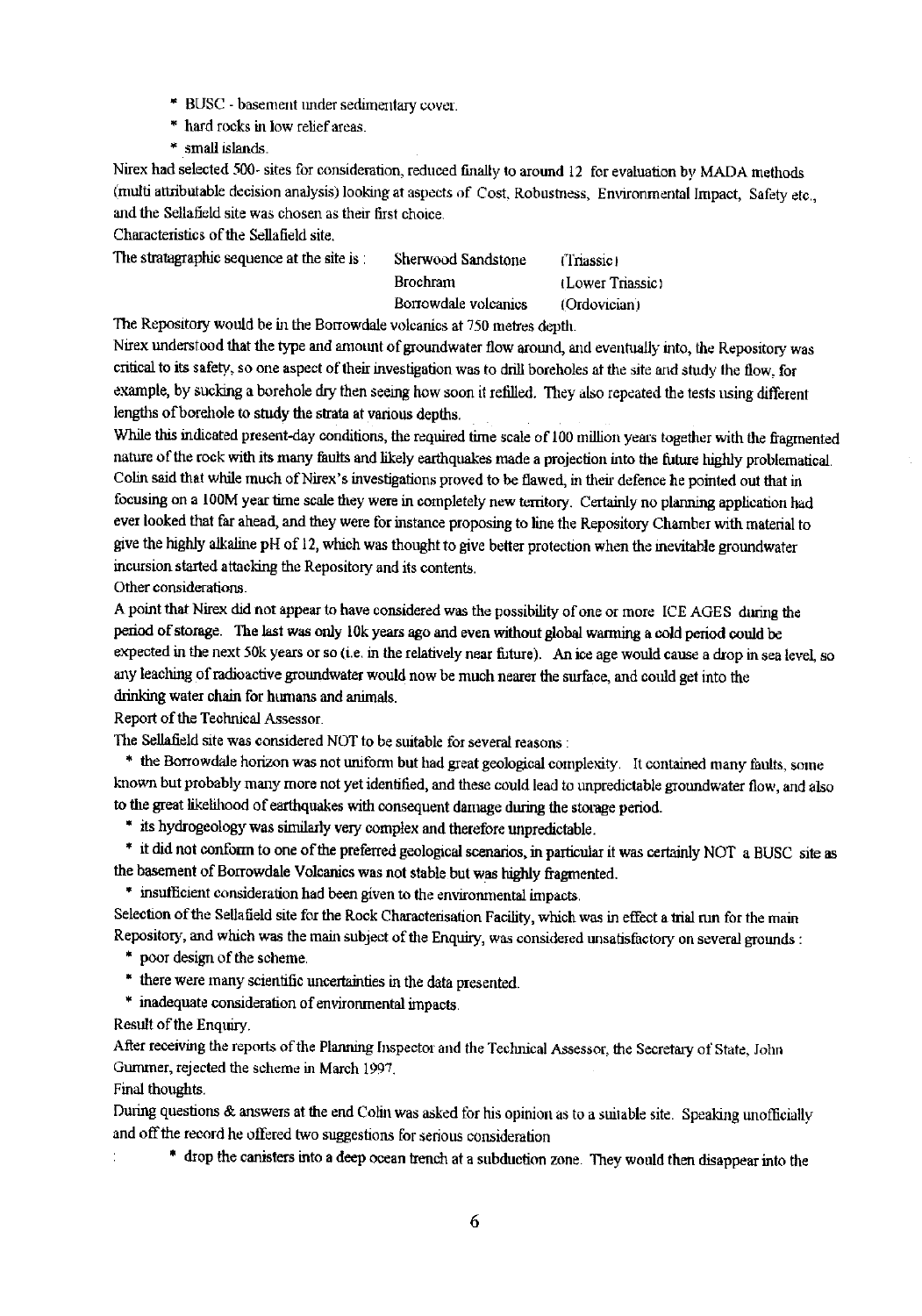aesthenosphere and not reappear for the requisite 100 M years.

\* Cambridgeshire has the right BUSC configuration of sedimentary rocks above an old stable basement.

This was a most interesting and stimulating lecture and our thanks go to Colin for once again giving us a memorable evening. Paul Shilston

### CONSERVATION COLUMN

The days are growing longer and hopefully the seemingly incessant rain of the first three months of 1999 will go away for a while and give us a chance to do some spade work! The first formal working party at Hay Head is set for Sunday 16th May. See the programme list for details. There will be a short walk on public footpaths across farmland to the quarry so wellies, a single tool that is easily carried and bags of enthusiasm will be all that is required. The reconnaissance visit in February involved a small number of BCGS members and a wildlife officer from Walsall MBC\_ The group identified a number of areas of work to record and conserve the site and also to open up the special geology to the public in the form of a Geological Trail. So, if you fancy having a go at clearing up one of three sections of rock face, recording/photographing the site or locating the position of the Eastern Boundary Fault of the Coalfield by geophysics or angering, then come along and join us - we need your help!

Alan Cutler continues to represent the Society as a regional RIGS co-ordinator and through attendance at meetings of Ecorecord and Dudley's Agenda 21.

The proceedings of the first National RIGS conference held at Worcester College are available from the Geological Records Centre at Worcester College at a cost of £7.50 plus £2.00 postage. Cheques should be made payable to UK RIGS Conference. A second Conference entitled "Recording and Protecting Landscapes. The new RIGS structure" will be held at the College from 2nd to 4th September 1999. Further details can be obtained from Peter Oliver at the School of Environmental Science and Land Management, University College, Worcester, Henwick Grove, Worcester. Tel. 01905 855184 or on the internet. Website http://www.worc.ac.uk/departs/envman/RIGS/index.html In January the BCGS was one of only two amateur conservation groups to participate in a meeting of English Nature *in Peterborough to* **discuss** a new initiative in geological site conservation. The strategy is called "Enviroiunental

Capital" and is exploring a means of assessing the relative value of all aspects of a local environment on scales from the international to the neighbourhood. This is an attempt to acknowledge the value of second tier sites (i.e. not the best or the only one of its kind, but perhaps the most accessible for schools, or the one of value to the local commiutity because it combines many interests). I hope and believe that BCGS made a contribution by relating our experiences of working in local communities and in the practical conservation of second tier sites.

I am sorry that I have no news of Dudley MBC's World Heritage Bid.

Don't miss Dudley Museum's Jurassic Sea Dragons exhibition *which has* been described by the professionals as the *best ever* exhibition of Jurassic fossils that Britain has staged. I have been fortunate to catch a glimpse of a small portion of the fossils that are being assembled from collections around the country that have never been seen before, and I can confirm that they are breathtaking. Full compliments to Colin Reid and his *team yet again.*

Until next time

Graham Worton

# NEWS IN BRIEF

Welcome to new members: Jo and Tony Copson of Stourbridge Robert Duncan of Dudley Emma Marshall of Pedrnore, Stourbridge

Geological Association Guide No. 61 Geology of the Western Front. This guide places the battles of the Great War in their geological and geomorphological context. Why was some ground more waterlogged than others? Why was